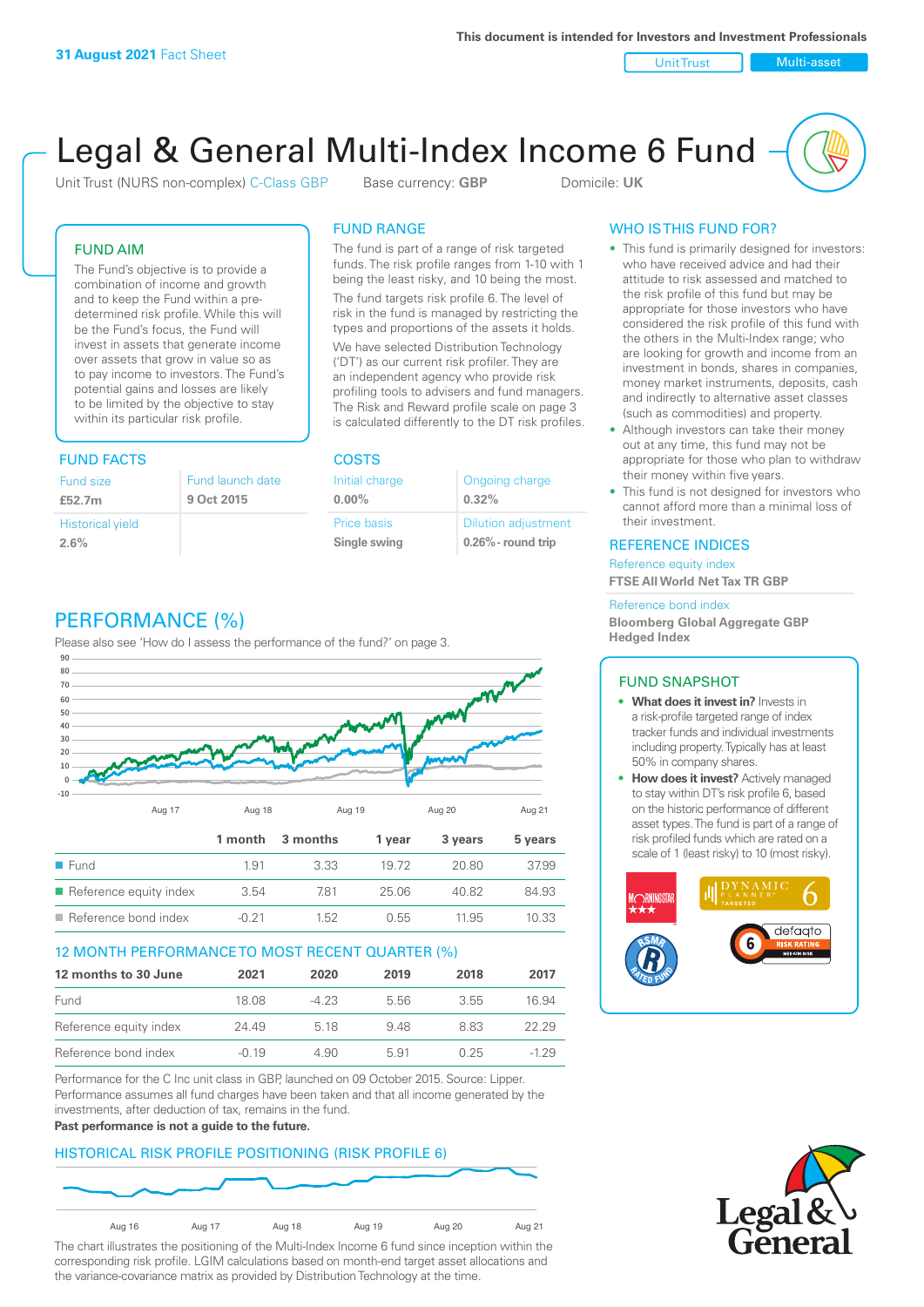### Legal & General Multi-Index Income 6 Fund

Unit Trust (NURS non-complex) C-Class GBP

### PORTFOLIO BREAKDOWN

All data source LGIM unless otherwise stated. Totals may not sum due to rounding.





### FUND MANAGERS

The fund managers have responsibility for managing the multi-index fund range. They are part of the Multi-Asset Funds (MAF) team in LGIM. This team focuses on designing and managing multi-asset funds that are tailored to match the specific objectives of various client types. The team sits within a wider Asset Allocation team which combines both depth of experience with a broad range of expertise from different fields, including fund management, investment consulting and risk management roles.

## TOP 10 HOLDINGS (%)

| L&G Quality Equity Dividends ESG Exclusions UK ETF               | 20.0 |
|------------------------------------------------------------------|------|
| L&G Quality Equity Dividends ESG Exclusions Europe ex UK ETF     | 8.0  |
| L&G US Index Trust                                               | 7.5  |
| L&G Quality Equity Dividends ESG Exclusions Emerging Markets ETF | 7.5  |
| L&G UK Index Trust                                               | 7.0  |
| L&G Quality Equity Dividends ESG Exclusions Asia ex Japan ETF    | 7.0  |
| L&G Emerging Markets Government Bond (US\$) Index Fund           | 6.5  |
| L&G Emerging Markets Government Bond (Local Currency) Index Fund | 6.5  |
| L&G High Income Trust                                            | 5.0  |
| Global REITs Index Trust                                         | 4.0  |